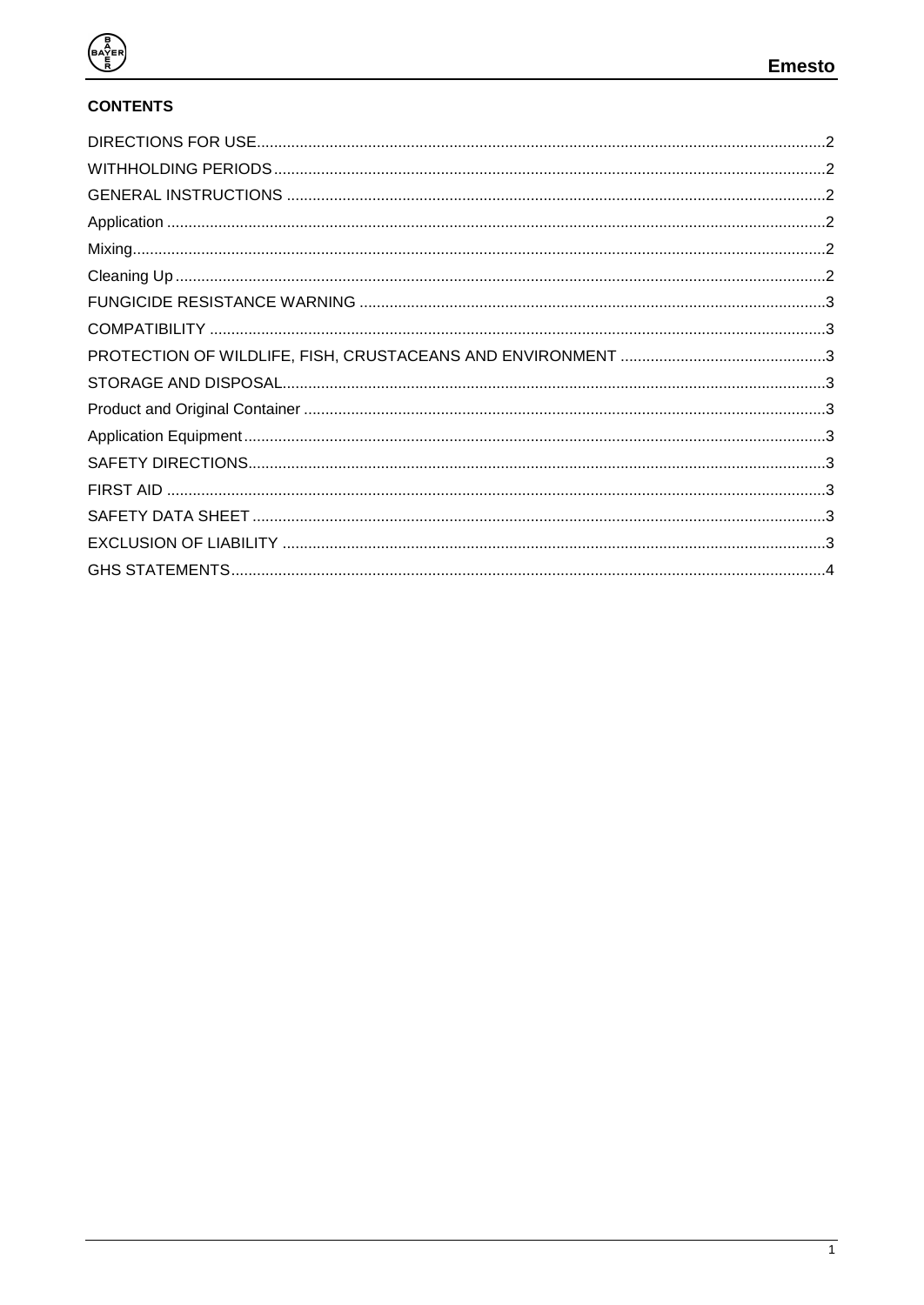#### **CAUTION KEEP OUT OF REACH OF CHILDREN READ SAFETY DIRECTIONS BEFORE OPENING OR USING**

# **Emesto® Prime**

# **IN-FURROW FUNGICIDE**

# **ACTIVE CONSTITUENT: 240 g/L PENFLUFEN**

**GROUP 7 FUNGICIDE**

**For the control of black scurf (soil borne) in potatoes as specified in the DIRECTIONS FOR USE table**

# <span id="page-1-0"></span>**DIRECTIONS FOR USE**

| <b>CROP</b>     | <b>DISEASE</b>                                                          | <b>RATE</b>         | <b>CRITICAL COMMENTS</b>                                                                                                                                                                                                                                                                                                                                                                                                                                                                                                                                                                                                                                                                                  |
|-----------------|-------------------------------------------------------------------------|---------------------|-----------------------------------------------------------------------------------------------------------------------------------------------------------------------------------------------------------------------------------------------------------------------------------------------------------------------------------------------------------------------------------------------------------------------------------------------------------------------------------------------------------------------------------------------------------------------------------------------------------------------------------------------------------------------------------------------------------|
| <b>Potatoes</b> | Soil borne black scurf<br>(rhizoctonia root rot;<br>Rhizoctonia solani) | 4 mL / 100 m<br>row | Apply Emesto Prime once as an in-furrow spray at<br>planting. Mount the spray nozzle so the spray is<br>directed into the furrow at the seed as a 15-20 cm<br>band applied just before the seed is covered.<br>Alternatively use a 2 nozzle system spraying the<br>furrow prior to seed drop and after it has dropped<br>just prior to covering.<br>Apply Emesto Prime in 1-3 L of water/100 m of<br>row. Ensure the water volumes applied do not<br>wash off any previously applied seed treatments.<br>To reduce the potential for seed piece breakdown,<br>strictly follow label instructions regarding water<br>volume and follow industry recommended seed<br>piece handling and planting practices. |
|                 |                                                                         |                     |                                                                                                                                                                                                                                                                                                                                                                                                                                                                                                                                                                                                                                                                                                           |

**NOT TO BE USED FOR ANY PURPOSE, OR IN ANY MANNER, CONTRARY TO THIS LABEL UNLESS AUTHORISED UNDER APPROPRIATE LEGISLATION**

#### <span id="page-1-1"></span>**WITHHOLDING PERIODS Harvest: NOT REQUIRED WHEN USED AS DIRECTED**

## <span id="page-1-2"></span>**GENERAL INSTRUCTIONS**

## <span id="page-1-3"></span>**Application**

Emesto Prime is applied as an in-furrow application at planting. Mount the spray nozzle so the spray is directed into the furrow at the seed as a 15-20 cm band to apply product just before the seed is covered. Alternatively use a 2 nozzle system per row spraying the furrow prior to seed drop and after it has dropped just prior to covering.

To reduce the potential for seed piece breakdown, strictly follow label instructions regarding water volume and follow industry recommended seed piece handling and planting practices.

#### <span id="page-1-4"></span>**Mixing**

Prior to decanting, shake or agitate the container vigorously, then add the required quantity of Emesto Prime to water in the tank while stirring or with agitators in motion. Maintain agitation until spraying is complete.

#### <span id="page-1-5"></span>**Cleaning Up**

Equipment should be thoroughly cleaned with water. In the event of changing from this water based flowable formulation to a solvent-based liquid formulation, it is essential to rinse equipment with methylated spirits after thoroughly cleaning with water. If changing from a solvent based liquid to this water based flowable, thoroughly clean with methylated spirits then rinse with water. Failure to do so may result in clogging of equipment.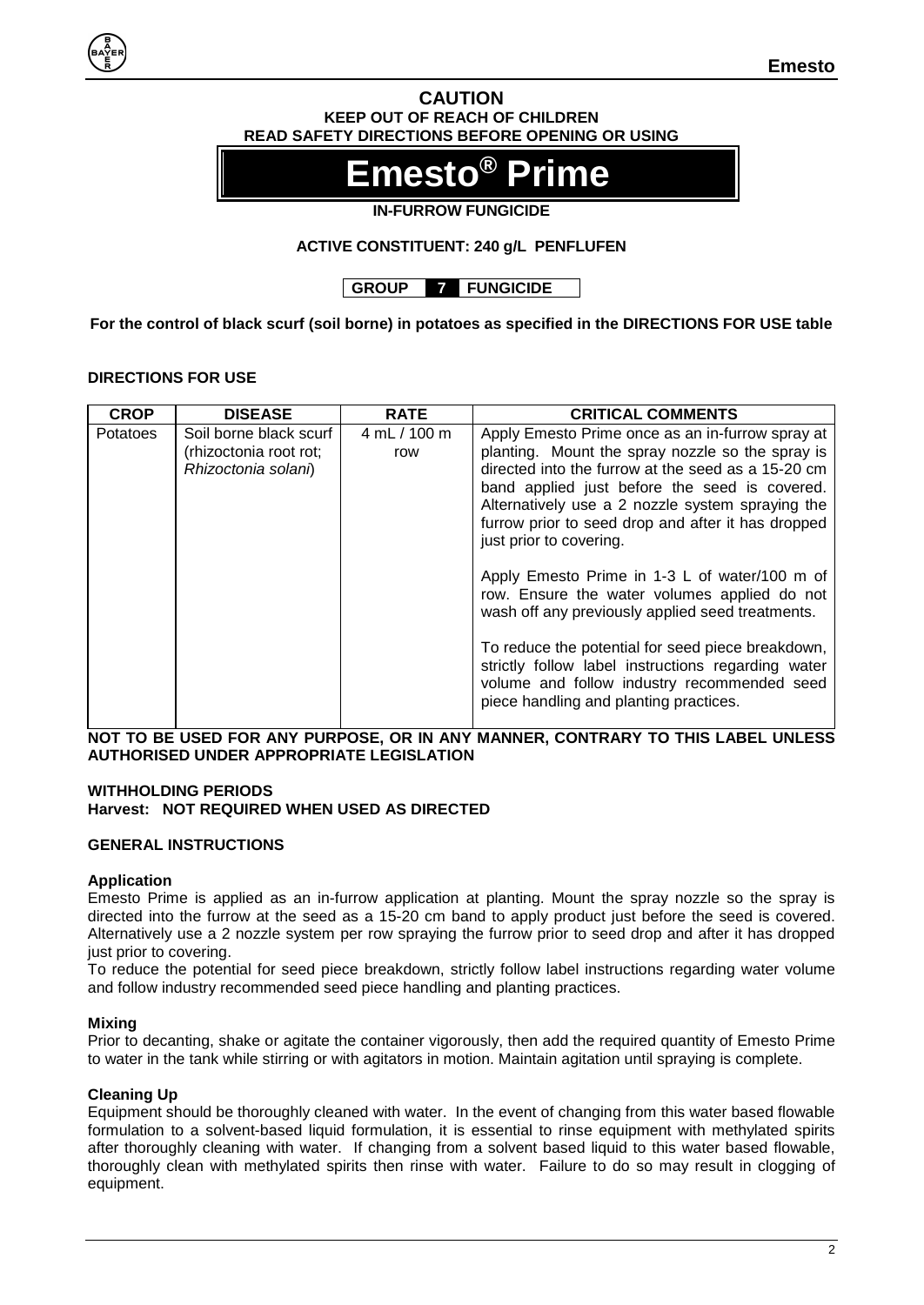

## <span id="page-2-0"></span>**FUNGICIDE RESISTANCE WARNING**

#### **GROUP 7 FUNGICIDE**

Emesto Prime is a member of the carboxamide group of fungicides. For fungicide resistance management Emesto Prime is a Group 7 fungicide. Some naturally occurring individual fungi resistant to Emesto Prime and other Group 7 fungicides may exist through normal genetic variability in any fungal population. The resistant individuals can eventually dominate the fungal population if these fungicides are used repeatedly. These resistant fungi will not be controlled by this product and other Group 7 fungicides, thus resulting in a reduction in efficacy and possible yield loss. Since the occurrence of resistant fungi is difficult to detect prior to use, Bayer CropScience Pty Ltd accepts no liability for any losses that result from failure of Emesto Prime to control resistant fungi.

Emesto Prime may be subject to specific resistance management strategies. For further information refer to the CropLife Australia website www.croplife.org.au.

#### <span id="page-2-1"></span>**COMPATIBILITY**

For the latest compatibility recommendations contact the Bayer CropScience Technical Enquiry Hotline 1800 804 479 or your local Bayer CropScience representative.

#### <span id="page-2-2"></span>**PROTECTION OF WILDLIFE, FISH, CRUSTACEANS AND ENVIRONMENT**

Very toxic to aquatic life. DO NOT contaminate wetlands or watercourses with this product or used containers.

#### <span id="page-2-3"></span>**STORAGE AND DISPOSAL**

#### <span id="page-2-4"></span>**Product and Original Container**

Store in the closed, original container in a cool, well-ventilated area. Do not store for prolonged periods in direct sunlight. Do not store near foodstuffs or animal feed.

Triple rinse containers before disposal. Add rinsings to slurry in auger/mixer/spray tank, or dispose of rinsings according to State/Territory legislative requirements. DO NOT dispose of undiluted chemicals on site. If not recycling, break, crush or puncture and deliver empty packaging to an approved waste management facility. If an approved waste management facility is not available, bury the empty packaging 500 mm below the surface in a disposal pit specifically marked and set up for this purpose clear of waterways, desirable vegetation and tree roots, in compliance with relevant Local, State or Territory government regulations. DO NOT burn empty containers or product. Do not re-use empty container for any other purpose.

#### <span id="page-2-5"></span>**Application Equipment**

Rinse all equipment with clean water immediately after use and dispose of rinsings according to State/Territory legislative requirements.

#### <span id="page-2-6"></span>**SAFETY DIRECTIONS**

Avoid contact with eyes and skin. When preparing the product for use and using the product, wear cotton overalls buttoned to the neck and wrist (or equivalent clothing), elbow length chemical resistant gloves and impervious foot wear. Wash hands after use. After each day's use, wash gloves and contaminated clothing.

#### <span id="page-2-7"></span>**FIRST AID**

If poisoning occurs, contact a doctor or Poisons Information Centre. Phone: Australia 13 11 26.

<span id="page-2-8"></span>**SAFETY DATA SHEET**<br>Additional information is listed in the Safety Data Sheet, which can be obtained from www.crop.bayer.com.au.

#### <span id="page-2-9"></span>**EXCLUSION OF LIABILITY**

This product must be used strictly as directed, and in accordance with all instructions appearing on the label and in other reference material. So far as it is lawfully able to do so, Bayer CropScience Pty Ltd accepts no liability or responsibility for loss or damage arising from failure to follow such directions and instructions.

APVMA Approval No.: 80325/100625

Emesto® is a Registered Trademark of the Bayer Group.

FOR 24 HOUR SPECIALIST ADVICE IN EMERGENCY ONLY PHONE 1800 033 111